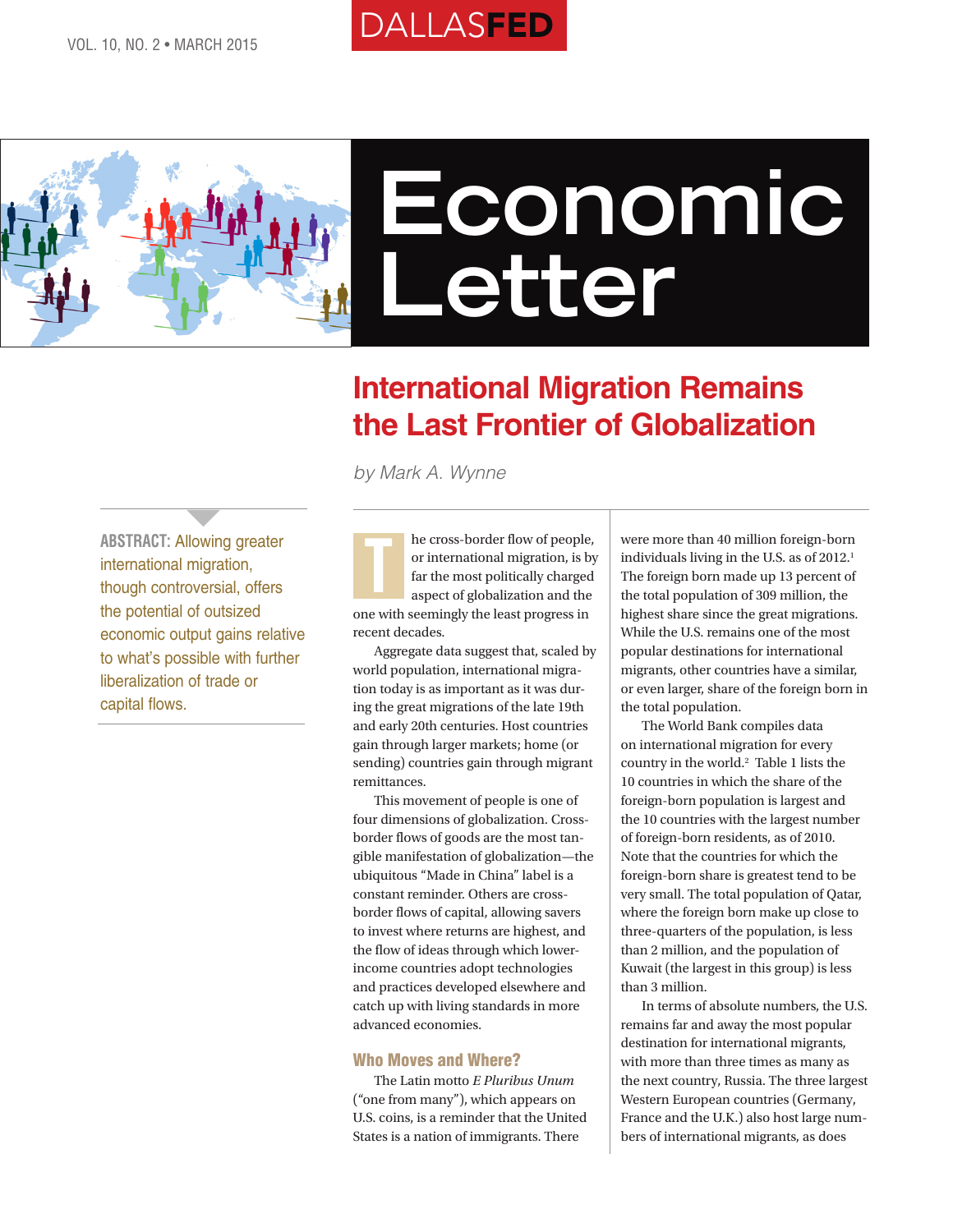## **Economic Letter**

**International Migrant Stocks in Selected Countries** 

*International* 

*migration is a truly global phenomenon, although there are a lot more legal restrictions on the cross-border movement of people today than 100 years ago.*

#### **International migrant stock as a percentage of the population Total international migrant stock (millions)** Qatar 74.6 United States 42.8 Andorra 12.3 Kuwait 70.1 Germany 10.8 Cayman Islands 64.3 Saudi Arabia 7.3 Monaco 64.0 Canada 7.2 Virgin Islands (U.S.) 58.2 France 6.7 Macao SAR, China | 56.1 United Kingdom | 6.5 Isle of Man  $52.3$  Spain 6.4 American Samoa  $\begin{array}{|c|c|c|c|c|} \hline \text{American Samoa} & \text{51.0} & \text{India} & \text{5.4} \ \hline \end{array}$

NOTES: Data as of 2010. According to the data used for this table, the international migrant stock in the Northern Mariana Islands exceeded 100 percent of the population. It was therefore excluded from the table. SOURCE: World Bank *World Development Indicators*.

# ahle

Table

#### 2 Estimated Voluntary World Migration Movements, 1815–2010

|                                                     | 1815-1914 | 1919-1939 | 1945-1980 | 1980-1990 | 1990-2010 |
|-----------------------------------------------------|-----------|-----------|-----------|-----------|-----------|
| Total migrants (millions)                           | 82.1      | 13.9      | 248       | 22.5      | 73.9      |
| Average number of migrants<br>per year (millions)   | 0.821     | 0.663     | 0.688     | 225       | 3.7       |
| Population, median year<br>(millions)               | 1.240     | 2.000     | 3.200     | 4.864     | 6.128     |
| Yearly migrants per million of<br>world inhabitants | 660       | 330       | 215       | 446       | 603       |

SOURCES: Data for the periods 1815–1914,1919–1939 and 1945–1980 are from *The Rise of "The Rest": Challenges to the West From Late-Industrializing Economies*, by Alice Amsden, Oxford University Press, 2001, Table 1.11. Data for the periods 1980–1990 and 1990–2010 are from the World Bank's migration and remittances database and the United Nations world population database.

Canada. Indeed, relative to the size of these countries' total populations, international migrants account for a share comparable to that in the United States (and in the case of Canada, a considerably larger share).

#### Historical Perspective

International migration is a truly global phenomenon, although there are a lot more legal restrictions on the crossborder movement of people today than 100 years ago. The great migrations of the late 19th and early 20th century occurred during the first era of globalization, which is generally agreed to have existed from around 1870 to 1914. Most of the flows were from the Old World of Europe to the

New Worlds of North and South America and Australia.

During the 20th century, rates of migration relative to the size of the world's population declined. The yearly migration rate fell from 660 per million world inhabitants in the 19th century, to 215 per million world inhabitants in the period between World War II and 1980 (*Table 2*).3 Migration rates picked up in the 1980s, to 446 per million world inhabitants, and then increased again after 1990 to an average annual rate of 603 per million world inhabitants in the new era of globalization. In fact, the rate of international migration over the first decade of the 21st century exceeded that of the 19th century.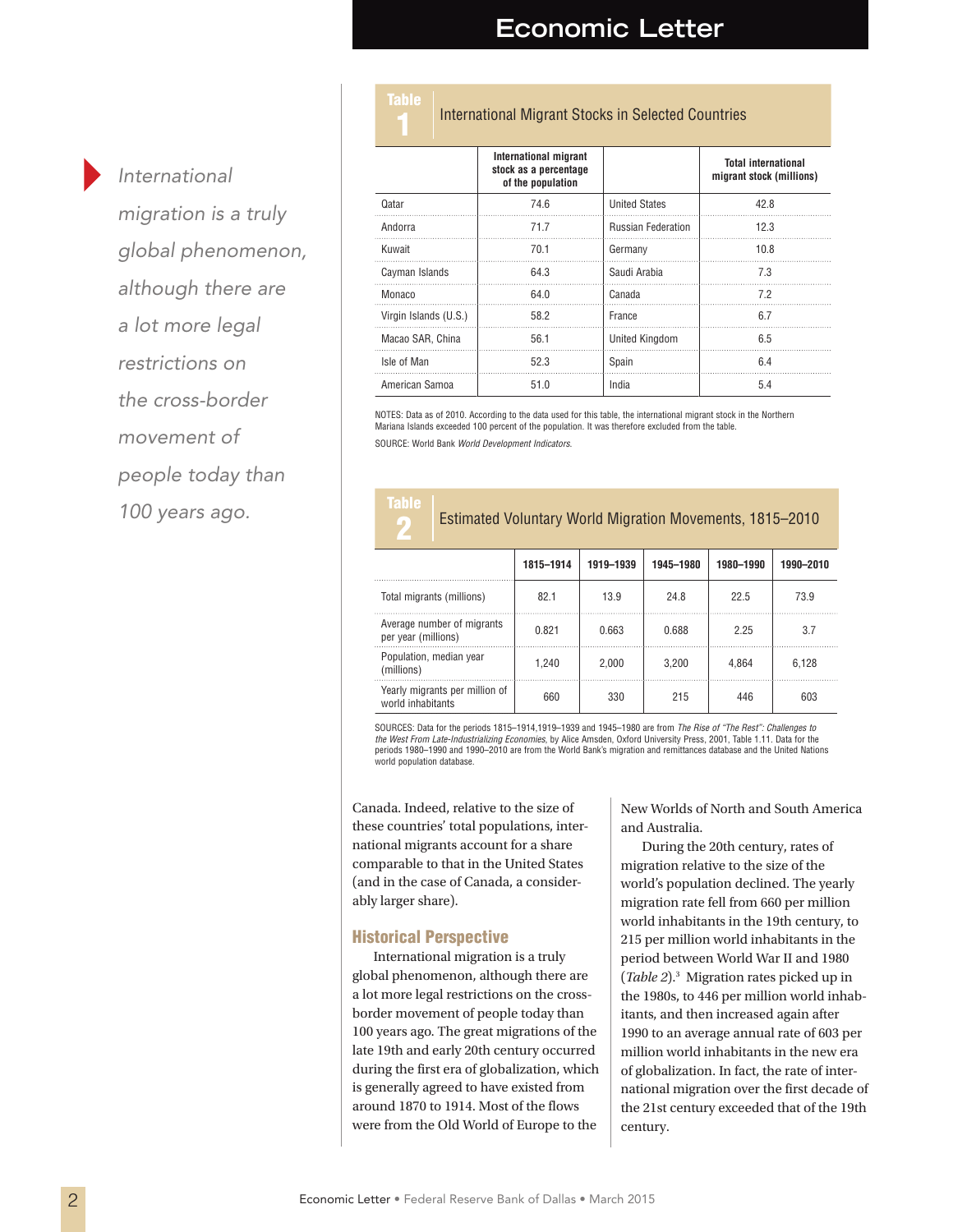### **Economic Letter**

There are many more formal barriers to international migration today than a century ago, when not even a passport was needed to travel internationally. This makes it difficult to reconcile the comparable levels of cross-border migration in the current and earlier eras of globalization. Formal barriers to migration—such as the need to obtain a work permit or other authorization before working in a country not of one's birth—are not the only deterrent to cross-border flows of workers. Migration is costly, both personally and financially, and these costs can limit migration even in the absence of formal legal barriers.

"Until well into the nineteenth century, the cost of the move [from Europe to the New World] was too great for most potential migrants," write economists Kevin O'Rourke and Jeffrey Williamson in their study of the earlier era of globalization.4 "Declining time and financial costs of passage, augmented by family resources generated by economic development at home, and financial help from previous pioneer emigrants' remittances would all serve to change these conditions as the century progressed."

| <b>Table</b><br><b>Global Bilateral Migrant</b><br>Stocks (millions) |                       |          |  |  |  |  |
|----------------------------------------------------------------------|-----------------------|----------|--|--|--|--|
|                                                                      | <b>Host countries</b> |          |  |  |  |  |
|                                                                      | Advanced              | Emerging |  |  |  |  |
| Advanced                                                             | 32.3                  | 6.3      |  |  |  |  |
| Emerging                                                             | 85.6                  | 91.5     |  |  |  |  |
|                                                                      |                       |          |  |  |  |  |

NOTES: Data as of 2010. Classifications based on the International Monetary Fund's definition of advanced and emerging economies. SOURCE: World Bank Bilateral Migration and Remittances, Bilateral Migration Matrix 2010.

Similarly, in the latter decades of the 20th century, despite the existence of formal barriers to (but not outright prohibitions on) international migration, advances in transportation and information technology lowered the formal and informal costs of migrating.

Chart 1 shows the top 15 migration corridors worldwide based on the number of migrants as of 2013.<sup>5</sup> Far and away the most important, in terms of sheer numbers, is the Mexico–U.S. corridor. Some of the other major corridors reflect longstanding economic relationships (such as the Turkey–Germany corridor), while others are more likely

rooted in political developments in the latter decades of the 20th century (such as Ukraine–Russia or Bangladesh–India). Importantly, the depiction shows that not all migration is from poor to rich countries; a significant amount of labor movement occurs between low-income or less-developed countries.

There were just over 32 million citizens of advanced economies living in other advanced economies as of 2010 (*Table 3*). For example, the Single Market program in the European Union makes it easy for citizens of one EU country to live and work in another. That same year, there were more than 85 million citizens of emerging-market economies living in advanced economies, with Mexico–U.S. migration being a prime example. But there were also large numbers of citizens of emerging-market economies living in other emerging-market economies—91 million, more than the number living in advanced economies.

#### Gains from International Migration

The scale of international migration today is comparable to that seen in the late 19th and early 20th centuries, but it



SOURCES: World Bank calculation based on data from International Monetary Fund Balance of Payments Statistics database and data releases from central banks, national statistical agencies and World Bank country desks.